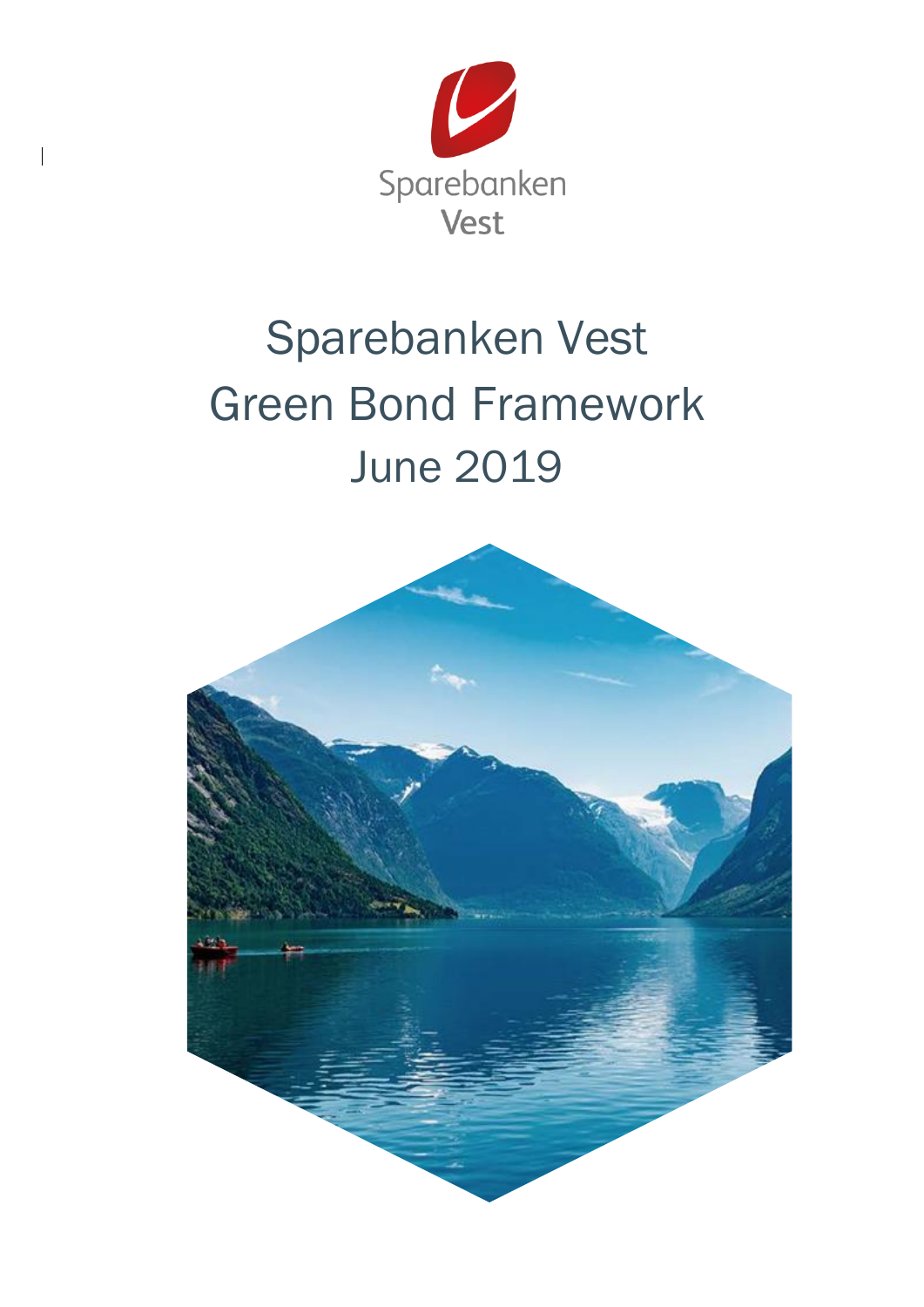# Contents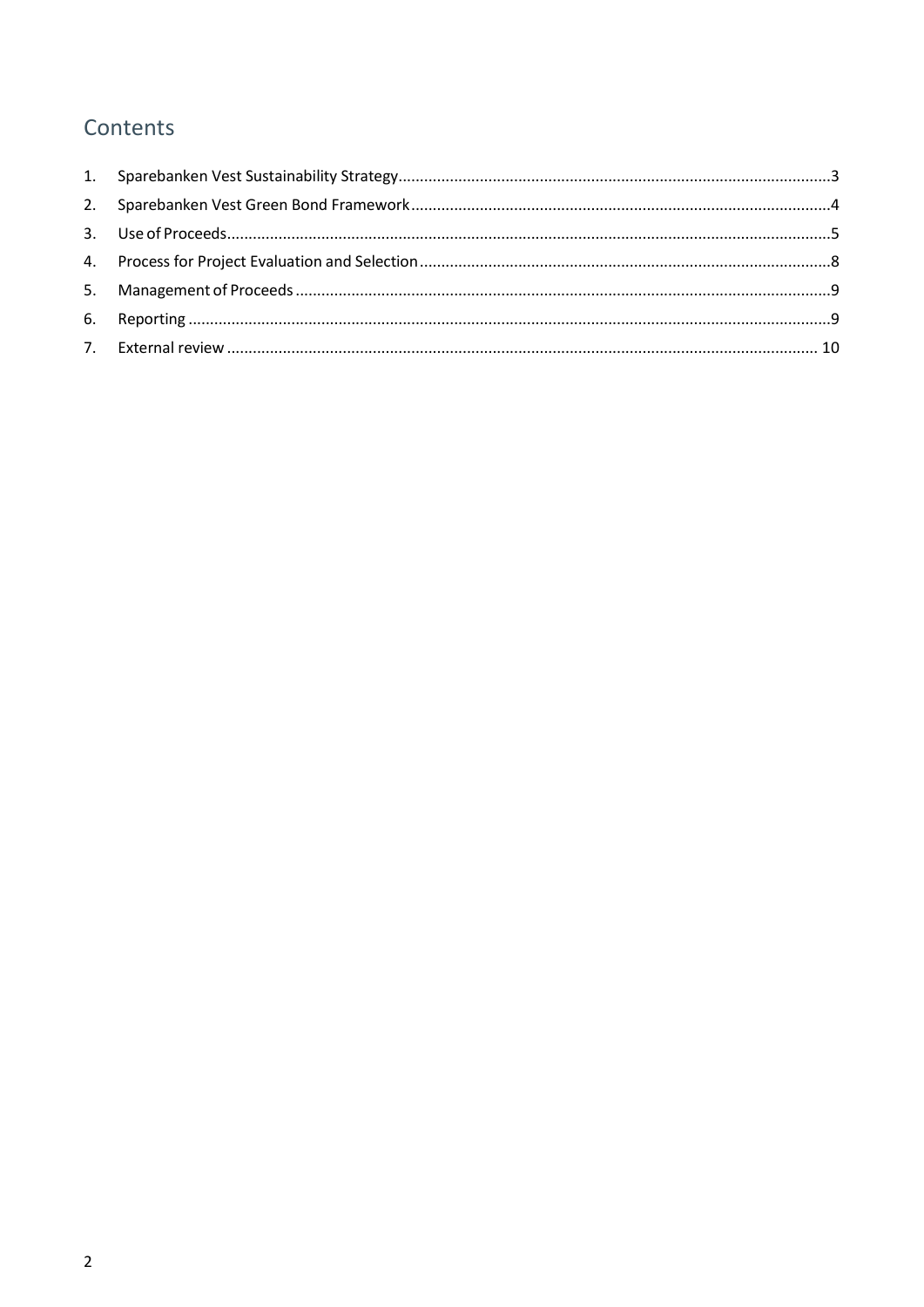# Sparebanken Vest Green Bond Framework

# <span id="page-2-0"></span>**1. Sparebanken Vest Sustainability Strategy**

Sparebanken Vest was created by and for the people of Western Norway in 1823. Our heart beats for Western Norway, for the people who live there and the work they do. Our strong ties to the region are the driving force behind our strong involvement in society, an involvement that goes beyond our social mission as a regional bank. We are currently the third biggest savings bank in Norway, with more than 250,000 retail and corporate customers. Throughout our history, we have endeavoured to ensure that the local community has the best conditions for growth and that it develops in a sustainable way.

#### *'Everything we do, we do to make life in Western Norway even better.'*

Sparebanken Vest's vision is to help to make life in Western Norway even better. We want to set an example for how businesses can contribute to social development in Western Norway, and we recognise that our task as part of society goes further than the statutory requirements, we are subject to. Sparebanken Vest will contribute through our own processes, the projects and customers we choose to finance and how we conduct ourselves in relation to customers, society and the environment.

Sparebanken Vest is owned 75% by the local society and therefore view the bank's business concept as two-fold, with the emphasis on banking operations, but also taking account of the bank's social involvement. The vision underlines that through professional banking operations the bank will be a driving force in development of the social and commercial life of Western Norway. As an independent organization, Sparebanken Vest believes it has an important role to play in enriching society. The bank seeks to support and promote all positive elements involved in the development of Western Norway. Sparebanken Vest will distribute grants to the local societies in the market area totalling more than MNOK 470 in 2019, of which MNOK 200 will be earmarked for sustainable projects.

The World Business Council for Sustainable Development describes corporate social responsibility (CSR) as follows: 'Corporate Social Responsibility is the continuing commitment by business to behave ethically and contribute to economic development while improving the quality of life of the workforce and their families as well as of the local community and society at large.'

As a company, Sparebanken Vest need to see the connection between our business activities, society and the environment. Sparebanken Vest's most important contribution is to develop a responsible, profitable business through banking operations and to help businesses and individuals to gain access to resources, make use of technology and create jobs, revenues and prosperity. To ensure that this is economically sustainable, however, Sparebanken Vest also need to take social and environmental considerations into account. These considerations are defined as ethical and sustainability considerations and criteria, particularly within the topics of ethics, the environment, ownership structures, labour rights and financial crime.

#### **Rationale for issuing green bonds**

In alignment with the broader Sparebanken Vest sustainability strategy, Sparebanken Vest is considering to issue Green Bonds to finance or refinance a loan portfolio of new and existing mortgages for energy efficient residential buildings in Norway (Residential Green Buildings), loans to energy-efficient commercial properties (Commercial Green Buildings), and loans to Renewable Energy. By issuing Green Bonds, Sparebanken Vest intends to contribute to the development of the green bond market while highlighting its Sustainability Strategy to capital markets participants. In addition, Green Bonds will help to diversify Sparebanken Vest's investor base and to broaden dialogue to existing investors.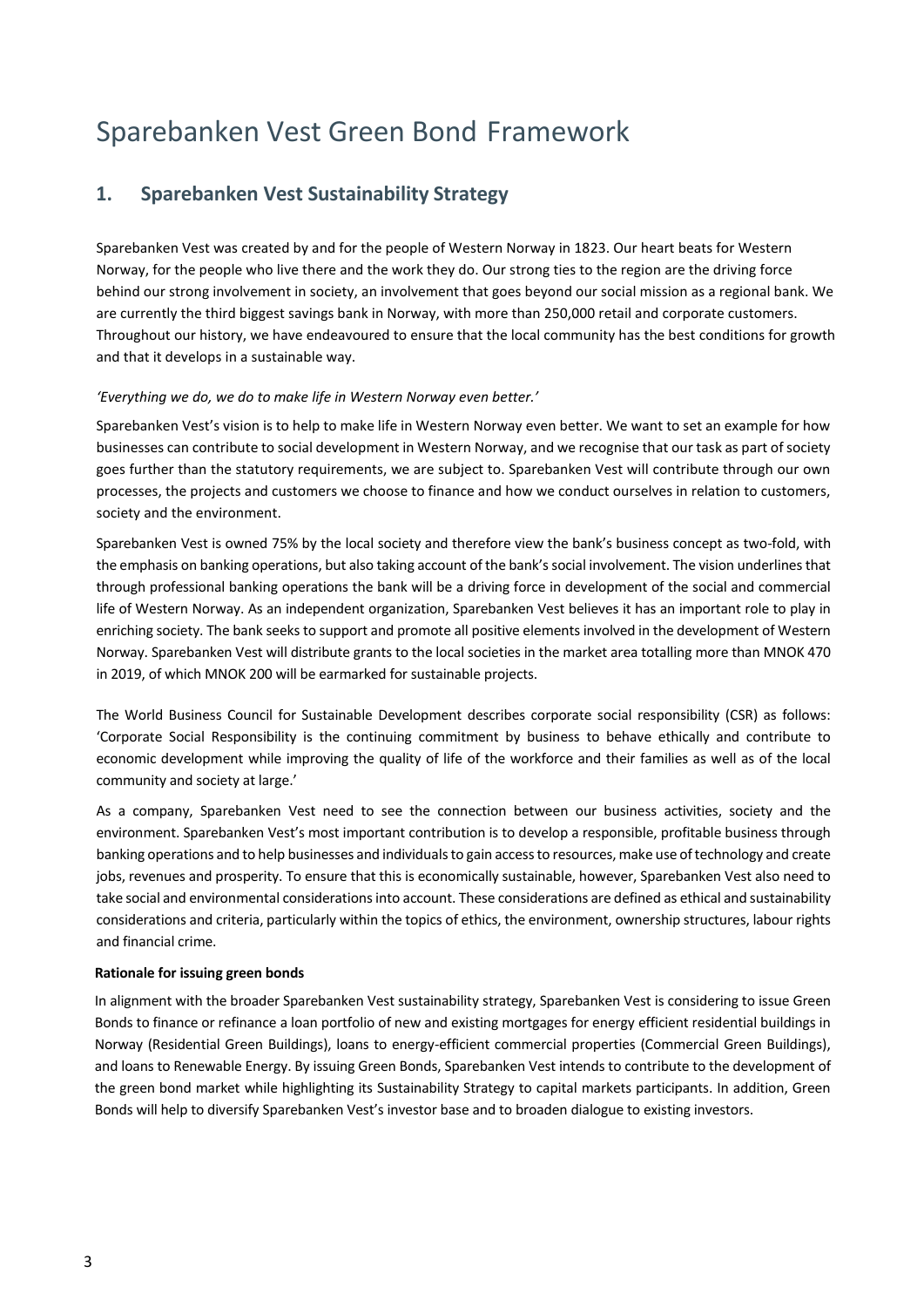# <span id="page-3-0"></span>**2. Sparebanken Vest Green Bond Framework**

In line with Sparebanken Vest's Sustainability Strategy and commitment to sustainable development, Sparebanken Vest has established this Green Bond Framework under which it can issue Green Bonds (as defined below), to finance or refinance loans promoting environmental and social progress.

There are two types of bonds that Sparebanken Vest can issue under this Green Bond Framework:

a) "**Green Covered Bonds**" issued by Sparebanken Vest Boligkreditt AS. Bonds where the proceeds will be used to finance or re-finance, in part or in full, new and/or existing **residential green buildings** (as defined in the section "Use of Proceeds" below)

b) "**Green Senior Bonds**" issued by Sparebanken Vest. Bonds where the proceeds will be used to finance or refinance, in part or in full, an array of new and/or existing green projects (as defined in the section "Use of Proceeds" below)

The ICMA Green Bond Principles are a set of voluntary guidelines that recommend transparency and disclosure and promote integrity in the development of the green bond market by clarifying the approach for issuing a green bond. In alignment with the ICMA Green Bond Principles 2018, Sparebanken Vest Green Bond Framework is presented through the following key pillars:

- 1. UseofProceeds
- 2. Process for Project Evaluation and Selection
- 3. ManagementofProceeds
- 4. Reporting
- 5. External review

For each Green Bond issued, (i) Use of Proceeds (ii) Project Evaluation and Selection (iii) Management of Proceeds, (iv) Reporting, and (v) External review will be adopted subject to and in accordance with this Green Bond Framework as amended from time to time.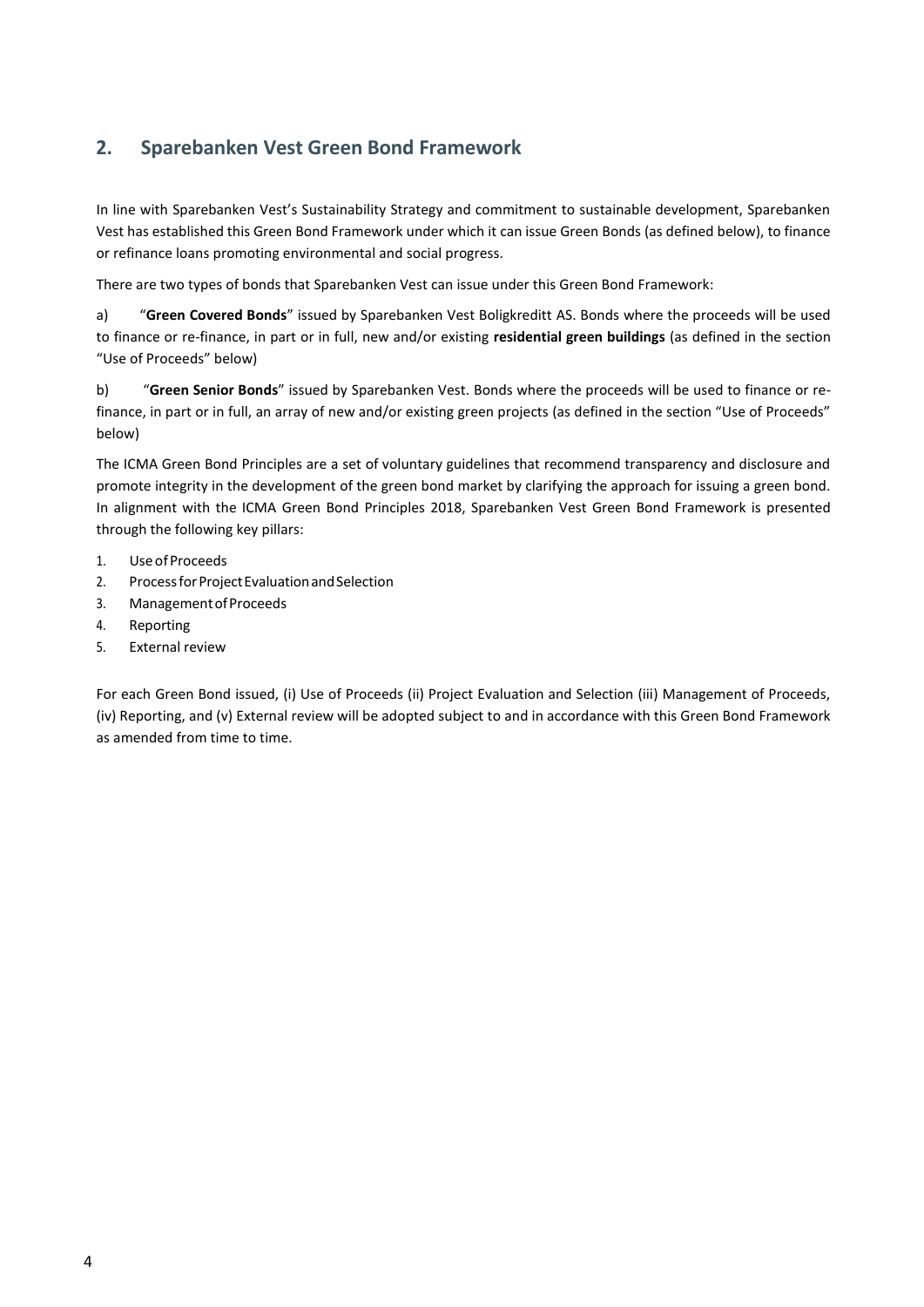# <span id="page-4-0"></span>**3. Use of Proceeds**

Sparebanken Vest intends to allocate the net proceeds of the Green Bonds to a loan portfolio of new and existing mortgages for energy efficient residential buildings in Norway (Residential Green Buildings), loans to energy-efficient commercial properties (Commercial Green Buildings), loans to Renewable Energy.

While Sparebanken Vest aims to document an exact project or asset financed, also general corporate purposes loans to "pure play" green companies can be funded with net proceeds from Green Bond issuances. A pure play company is defined as a company deriving over 90 % of its revenue from the Green Loan categories as defined below.

The eligible loans are to be funded in whole or in part by an allocation of the bond proceeds in the following categories:

#### **Green Covered Bonds**

| <b>ICMA GBP/SBP</b><br>category | <b>Eligible category</b><br>description                                                                      | <b>UN SDGs</b>                                                                                  | <b>Core UN SDGs Target</b>                                                                                                                                                                                                                                                                                                                                                                                                                                             | <b>EU Environmental</b><br><b>Objective</b>                                                                                                                                                                                                                                                                                                                                |
|---------------------------------|--------------------------------------------------------------------------------------------------------------|-------------------------------------------------------------------------------------------------|------------------------------------------------------------------------------------------------------------------------------------------------------------------------------------------------------------------------------------------------------------------------------------------------------------------------------------------------------------------------------------------------------------------------------------------------------------------------|----------------------------------------------------------------------------------------------------------------------------------------------------------------------------------------------------------------------------------------------------------------------------------------------------------------------------------------------------------------------------|
| <b>Green Buildings</b>          | • Loans to finance or<br>refinance new or existing<br>energy efficient<br>residential buildings in<br>Norway | <b>AFFORDABLE A</b><br><b>CLEANENERS'</b><br>9 MOUSTRY, INNOVATI<br><b>11 SUSTAINABLE CITTE</b> | <b>Target 7.3:</b> By 2030, double<br>٠<br>the global rate of<br>improvement in energy<br>efficiency<br>Target 9.4: By 2030,<br>٠<br>upgrade infrastructure and<br>retrofit industries to make<br>them sustainable, with<br>increased resource-use<br>efficiency and greater<br>adoption of clean and<br>environmentally sound<br>technologies and industrial<br>processes, with all<br>countries taking action in<br>accordance with their<br>respective capabilities | • EU Environmental<br>Objective (1): Climate<br><b>Change Mitigation</b><br>• Substantial contribution to<br><b>Climate Change Mitigation</b><br>(1.b): Improving energy<br>efficiency in all sectors,<br>except energy generation<br>using solid fossil fuels, and<br>at all stages of the energy<br>chain, in order to reduce<br>primary and final energy<br>consumption |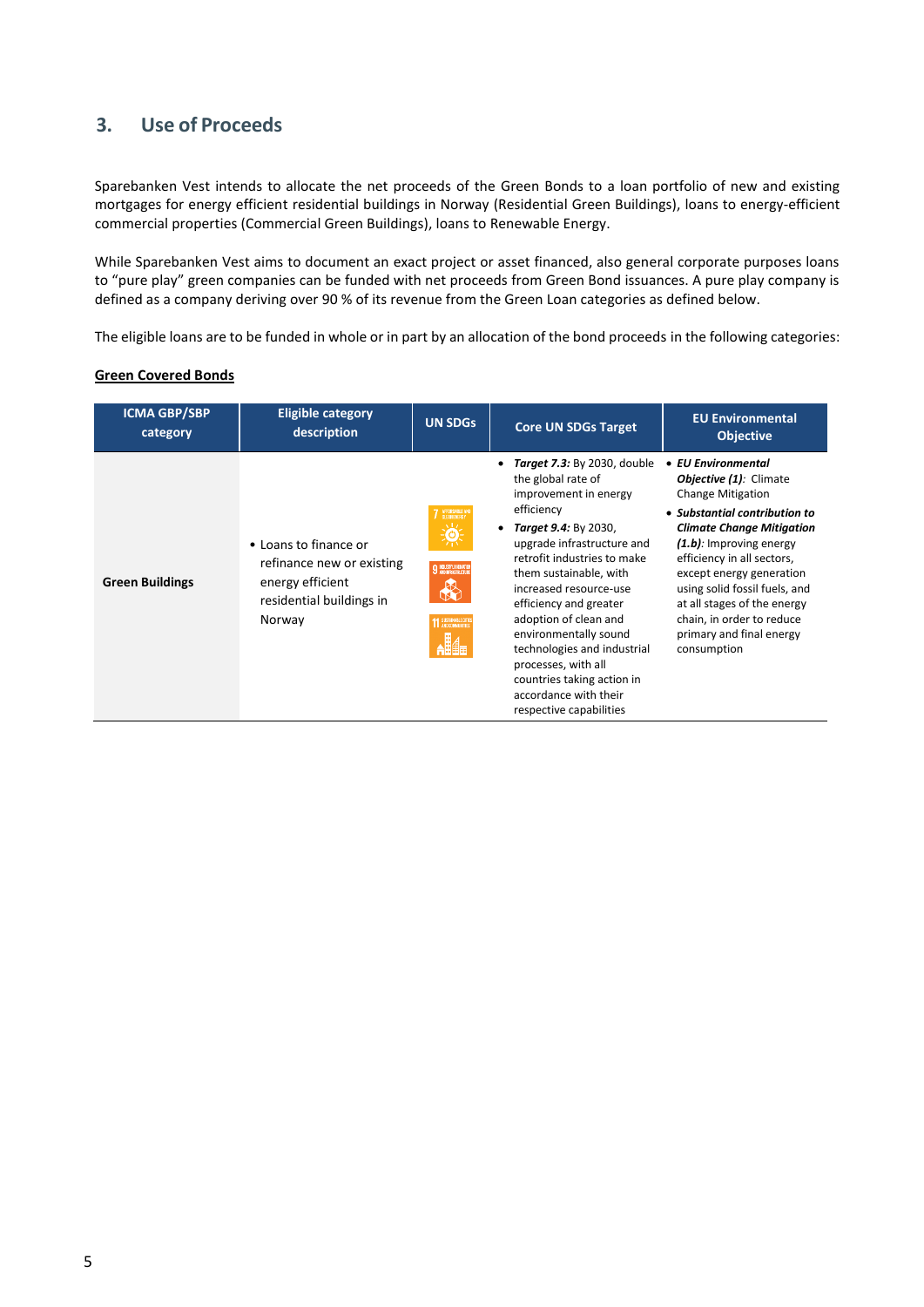#### **Green Senior Bonds**

| <b>ICMA GBP/SBP</b><br>category | <b>Eligible category</b><br>description                                                                                                                                                                                                         | UN $SDGs1$                          | <b>Core UN SDGs Target</b>                                                                                                                                                                                                                                                                                                                                                                                                                              | <b>EU Taxonomy</b><br><b>Environmental Objective<sup>2</sup></b>                                                                                                                                                                                                                                                                                                                                                                                           |
|---------------------------------|-------------------------------------------------------------------------------------------------------------------------------------------------------------------------------------------------------------------------------------------------|-------------------------------------|---------------------------------------------------------------------------------------------------------------------------------------------------------------------------------------------------------------------------------------------------------------------------------------------------------------------------------------------------------------------------------------------------------------------------------------------------------|------------------------------------------------------------------------------------------------------------------------------------------------------------------------------------------------------------------------------------------------------------------------------------------------------------------------------------------------------------------------------------------------------------------------------------------------------------|
| <b>Green Buildings</b>          | Loans to finance or<br>$\bullet$<br>refinance new or<br>existing energy efficient<br>commercial buildings in<br>Norway<br>Loans to finance or<br>refinance new or<br>existing energy efficient<br>residential buildings in<br>Norway            | 9 MONFRASIRIER<br>11 SUSTAINABLE CT | Target 7.3: By 2030, double<br>the global rate of<br>improvement in energy<br>efficiency<br>• Target 9.4: By 2030,<br>upgrade infrastructure and<br>retrofit industries to make<br>them sustainable, with<br>increased resource-use<br>efficiency and greater<br>adoption of clean and<br>environmentally sound<br>technologies and industrial<br>processes, with all countries<br>taking action in accordance<br>with their respective<br>capabilities | • EU Environmental Objective<br>(1): Climate Change<br>Mitigation<br>• Substantial contribution to<br><b>Climate Change Mitigation</b><br>(1.b): Improving energy<br>efficiency in all sectors,<br>except energy generation<br>using solid fossil fuels, and at<br>all stages of the energy<br>chain, in order to reduce<br>primary and final energy<br>consumption                                                                                        |
| <b>Renewable Energy</b>         | Generation, appliances,<br>$\bullet$<br>acquisition and<br>products of renewable<br>energy; as well as the<br>connection of<br>renewable energy<br>production units to the<br>electricity grid and the<br>transportation through<br>the network | 13 GUNATE                           | <b>Target 7.2: By 2030,</b><br>increase substantially the<br>share of renewable energy<br>in the global energy mix<br>Target 13.1: Strengthen<br>$\bullet$<br>resilience and adaptive<br>capacity to climate-related<br>hazards and natural<br>disasters in all countries                                                                                                                                                                               | <b>EU Environmental</b><br>$\bullet$<br>Objective (1): Climate<br><b>Change Mitigation</b><br>• Substantial contribution to<br><b>Climate Change Mitigation</b><br>(1.a): Generating, storing,<br>distributing or using<br>renewable energy in line<br>with the Renewable Energy<br>Directive, including through<br>using innovative technology<br>with a potential for<br>significant future savings or<br>through necessary<br>reinforcement of the grid |

Sparebanken Vest has relied on the support of an external green real estate consultant Multiconsult ASA to define the associated eligibility criteria below<sup>3</sup>.

The Eligibility Criteria used to earmark Eligible Green Assets for Sparebanken Vest's green bond are set out below. Such Eligibility Criteria comply with the recommendation of the Technical Expert Group (TEG) report on the EU Taxonomy

<sup>&</sup>lt;sup>1</sup> In alignment with ICMA "Green and Social Bonds: A high-level mapping to the Sustainable Development Goals": [https://www.icmagroup.org/green](https://www.icmagroup.org/green-social-and-sustainability-bonds/mapping-to-the-sustainable-development-goals/)<u>[social-and-sustainability-bonds/mapping-to-the-sustainable-development-goals/](https://www.icmagroup.org/green-social-and-sustainability-bonds/mapping-to-the-sustainable-development-goals/)</u><br><sup>2</sup> In alignment with EU Taxonomy Enviromental Objectives as defined in Article 5 (Amedment 41) and Article 6 (Amendments 42,66 ans 99):

[http://www.europarl.europa.eu/doceo/document/TA-8-2019-0325\\_EN.html](http://www.europarl.europa.eu/doceo/document/TA-8-2019-0325_EN.html)

<sup>&</sup>lt;sup>3</sup> The report will be published on the Sparebanken Vest website.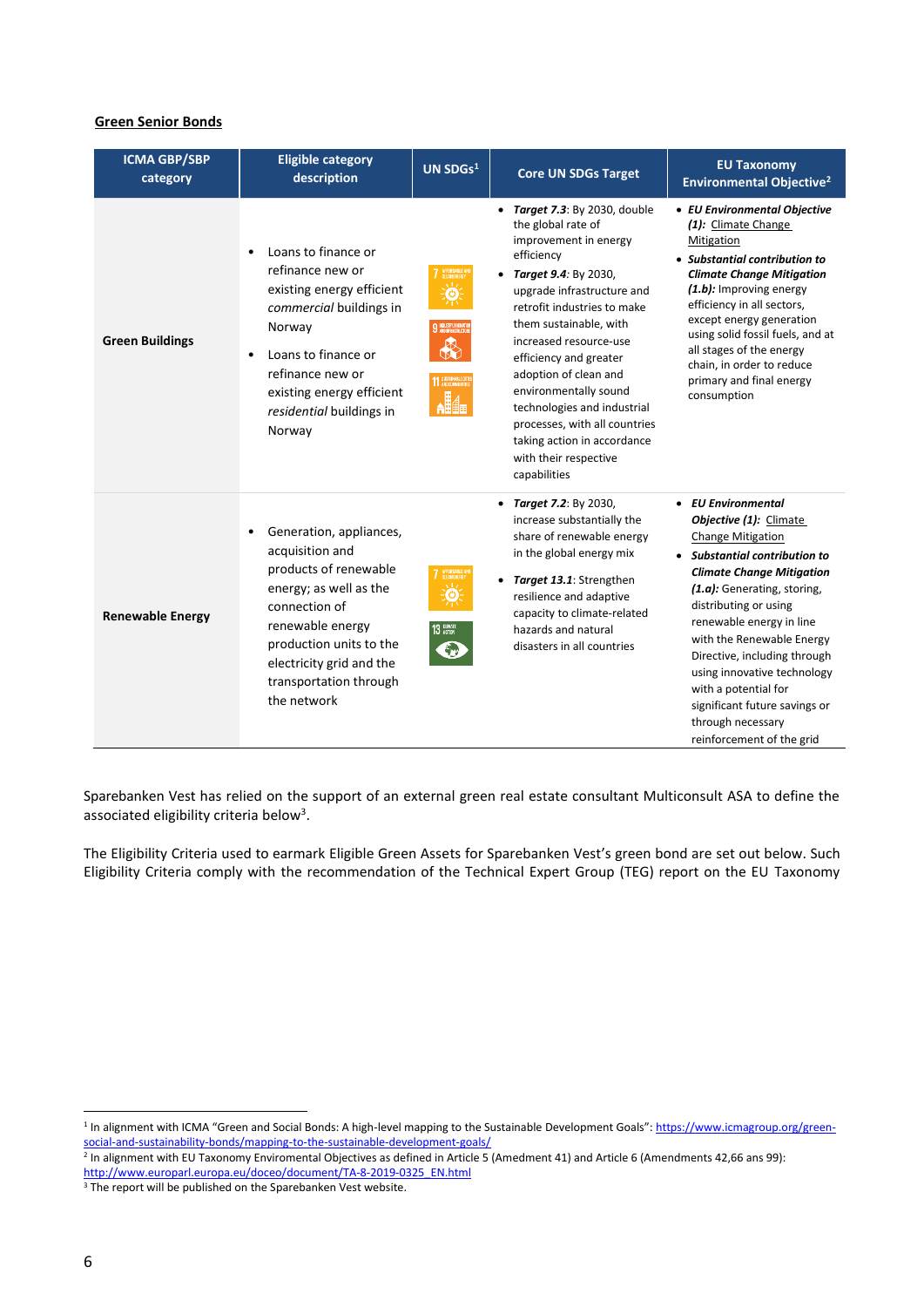published at the end of June 2019<sup>4</sup>, which establishes a system to classify environmentally-sustainable activities by setting out metrics and thresholds.

**a. Residential Green Buildings**: *New Buildings belonging to the top 15% most energy-efficient buildings of the local building stock and refurbished buildings which achieved energy savings of at least 30% in comparison to the baseline performance of the building before the renovation*

#### **1. New residential buildings in Norway (built after 2009)**

- <span id="page-6-0"></span>i. New or existing Norwegian apartments that comply with the Norwegian building codes of 2010 (TEK10) or 2017 (TEK17). Hence, built after 2012 **<sup>5</sup>** .
- ii. New or existing Norwegian other residential dwellings that comply with the Norwegian building codes of 2007 (TEK07), 2010 (TEK10) or 2017 (TEK17). Hence, built after 200[9](#page-6-0)<sup>5</sup>.

| <b>Building code</b> | Specific energy demand apartment<br>buildings (model homes) | Specific energy demand other<br>dwellings (model homes) |
|----------------------|-------------------------------------------------------------|---------------------------------------------------------|
| <b>TEK 07</b>        | N/A                                                         | 126 kWh/m <sup>2</sup>                                  |
| <b>TEK 10</b>        | 110 kWh/m2                                                  | 126 kWh/m2                                              |
| <b>TEK 17</b>        | 92 kWh/ $m2$                                                | 107 kWh/m <sup>2</sup>                                  |

#### **2. Residential buildings in Norway (built before 2009)**

Existing Norwegian residential buildings built using older building codes than TEK10 for apartments and TEK07 for other residential dwellings with EPC-labels A, B and C. These buildings may be identified in data from the Energy Performance Certificate (EPC) database.

#### **3. Refurbished Residential buildings in Norway with an improved energy efficiency of 30%**  One of two criteria below must be met:

- i. Refurbished Norwegian residential buildings with at least two steps of improvement in energy label compared to the calculated label based on building code in the year of construction.
- <span id="page-6-1"></span>ii. Refurbished Norwegian residential buildings with at least a 30% improvement in energy efficiency measured in specific energy,  $kWh/m^2$ , compared to the calculated label based on building code in the year of construction.
- **b. Commercial Green Buildings:** *New Buildings belonging to the top 15% most energy-efficient buildings of the local building stock and refurbished buildings which achieved energy savings of at least 30% in comparison to the baseline performance of the building before the renovation*
- **1. New or existing commercial buildings belonging to top 15% low carbon buildings in Norway**<sup>6</sup> **:**
	- i. New or existing Norwegian **hotel and restaurant buildings** that comply with the Norwegian building code TEK07, TEK10, TEK17 and later building codes. Hence, built after 2011<sup>7</sup>.
	- ii. New or existing Norwegian **office, retail and industrial buildings** and warehouses that comply with the Norwegian building TEK[0](#page-6-1)7, TEK10, TEK17 and later building codes. Hence, built after 2010<sup>7</sup>.

<sup>4</sup>https://ec.europa.eu/info/publications\_en

<sup>5</sup> A two year lag between implementation of a new building code and the buildings built under that code must be taken into account. This means that all residential apartment buildings finished in 2012 and later and all other residential dwellings finished in 2009 and later are all eligible for Green Bonds under this criteria. This is in line with the criteria as set by the Climate Bonds Initiative Standard and Guidance on Low Carbon Residential Buildings[, https://www.climatebonds.net/standard/buildings/residential](https://www.climatebonds.net/standard/buildings/residential) 

<sup>6</sup> In accordance with the methodology defined by Multiconsult

<sup>7</sup> A conservative time lag between implementation of a new building code and the buildings built under that code is taken into account in Multiconsult's technical report, hence all hotel and restaurant buildings finished in 2011 and later (3 year lag) and office, retail and industrial buildings finished in 2010 and later (2 year lag) are all eligible under this criterion.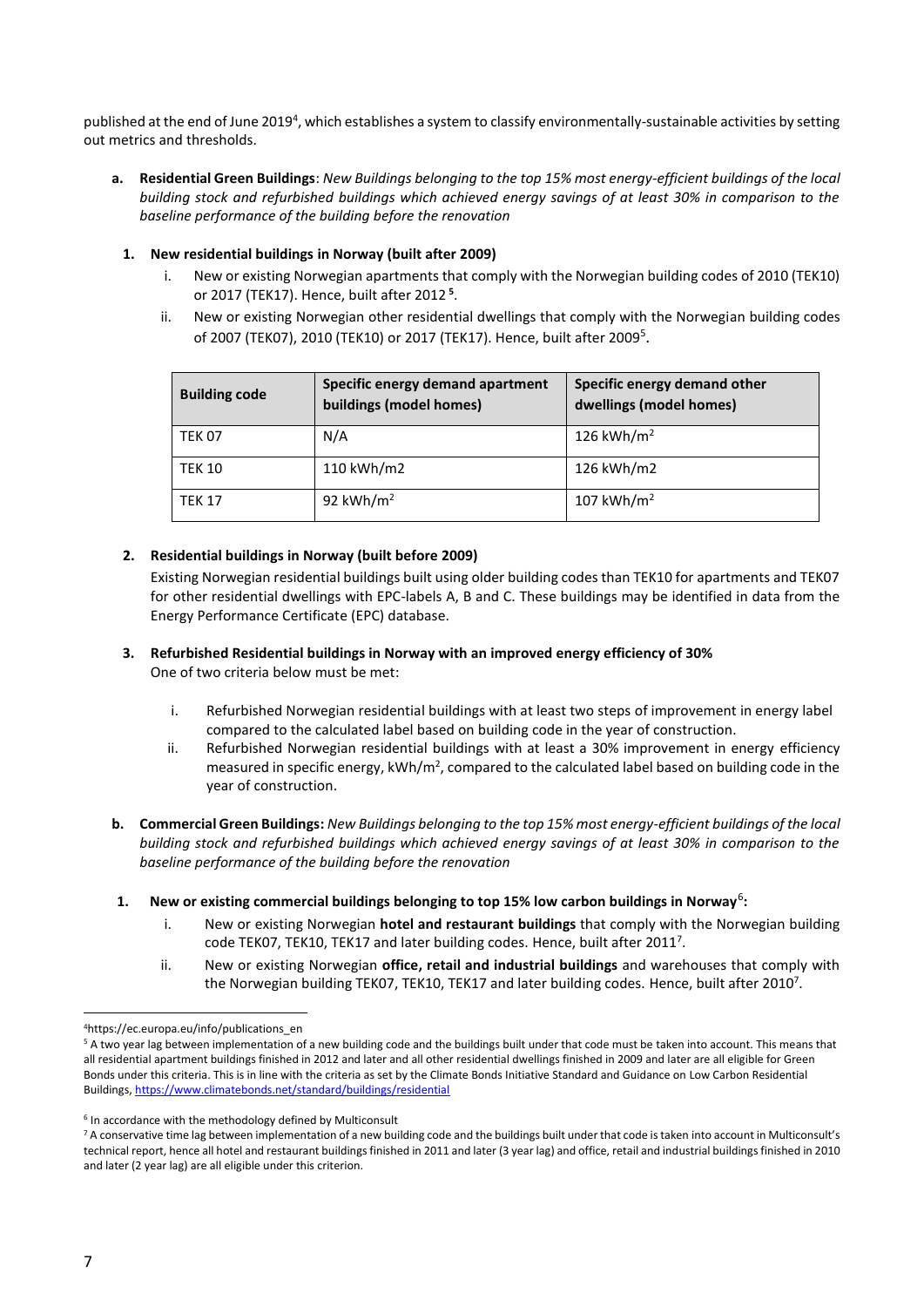- **2. New, existing or refurbished commercial buildings which received at least one or more of the following classifications:**
	- i. LEED "Gold", BREEAM or BREEAM-NOR "Excellent", or equivalent or higher level of certification
	- ii. Nordic Swan Ecolabel
- **3. Refurbished Commercial buildings in Norway with an improved energy efficiency of 30%:** 
	- i. Refurbished Norwegian commercial buildings with at least two steps of improvement in energy label compared to the calculated label based on building code in the year of construction
	- ii. Refurbished Norwegian commercial buildings with at least a 30% improvement in calculated energy efficiency, kWh/m2 delivered energy to the building, compared to the calculated energy efficiency based on building code in the year of construction.
- **c. Renewable Energy:** Loans to finance or refinance equipment, development, manufacturing, construction, operation, distribution and maintenance of renewable energy generation sources from:

Hydro power in Norway, limited direct emissions of less than 100g CO2e / KWh:

- Run-of-river, small scale hydro power plants (maximum generation capacity < 20MW)
- Refurbishment or refinancing of existing medium or large hydropower plants

# <span id="page-7-0"></span>**4. Process for Project Evaluation and Selection**

A dedicated Green Bond Committee has been established to create this Green Bond Framework. Projects financed and/or refinanced through the Green Bond proceeds are evaluated and selected based on compliance with the Eligibility Criteria. The committee consists of the Head of Sustainability and senior officials within Sparebanken Vest's credit, funding, risk management and corporate lending teams. The committee will manage any future updates to the Framework, including expansions to the list of Eligible Categories and changes in market developments (such as the introduction on the EU Green Bond Standards) on a best effort basis, and oversee its implementation. The eligible Green Portfolio will be evaluated according to the use of ESG criteria and focusing on the relevant and the material issue.

For the category Green Buildings, Sparebanken Vest has relied on the support of an external real estate expert consultant Multiconsult to (1) define the associated eligibility criteria for the top 15% of low carbon buildings and the eligible regulations, standards and certifications and (2) to identify the buildings that comply with these criteria within Sparebanken Vest's existing portfolio of real estate. Information from the Land Register regarding building year for all buildings is used. For newly originated loans, the Green bond Committee will oversee the process for the evaluation and selection of Eligible Green Loans according to the methodology defined by the consultant.

For the category Renewable Energy, Sparebanken Vest only finances 100% renewable energy production. Our power portfolio comprises small hydropower plants, regional hydropower plants and a number of district heating plants. We assess, on an ongoing basis, expanding the portfolio with other renewable energy sources, e.g. wind power. As regards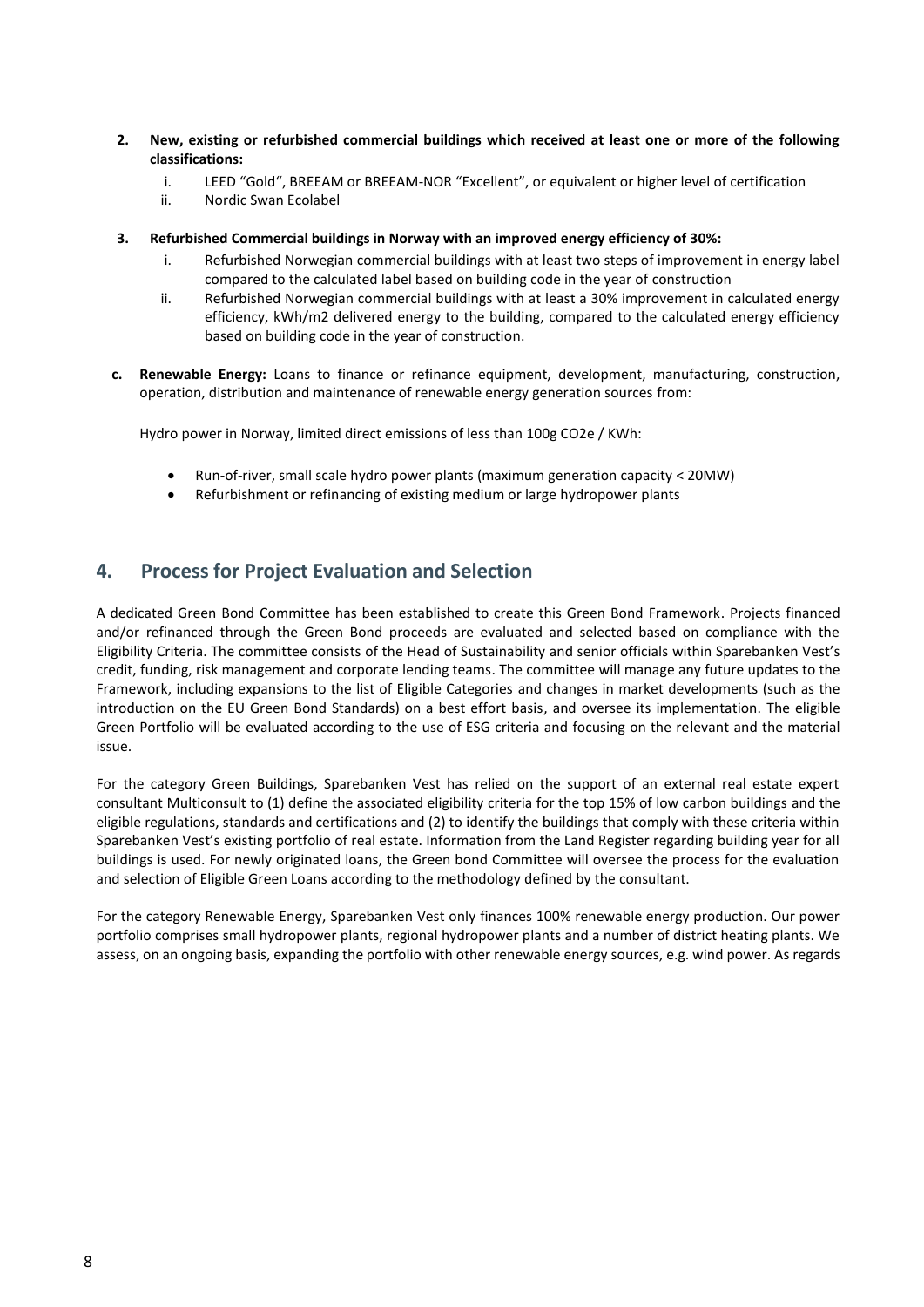large hydroelectric power plants and the development of infrastructure thereto, we require enterprises we finance or invest in to meet the seven principles of the World Commission on Dams.

All customers must comply with the laws and agreements that apply in Norway and the countries where the customers are present. In accordance with the bank's credit strategy, Sparebanken Vest shall not grant financing to customers/businesses that:

- Sparebanken Vest have reason to believe do not comply with the bank's Code of Ethics or in other ways conduct their business in conflict with the generally accepted view of what constitutes ethical conduct
- have acted dishonestly in relation to the bank or are known to have acted dishonestly in relation to other parties, or if the company or its owners are known to have been involved in criminal activity
- operate in conflict with laws, regulations and official environmental requirements, or without the necessary approvals from the authorities
- included on Norges Bank's list of excluded companies<sup>8</sup>

Sparebanken Vest takes care that all selected Eligible Assets comply with official national and social standards and local laws and regulations on a best effort basis. It is part of the transaction approval process of Sparebanken Vest to take care that all activities comply with internal environmental and social standards, including those financed with the proceeds of the Green Bonds. These eligibility criteria and minimum requirements and ESG related matters are continuously developed and renewed in its external and internal policy frameworks. Sparebanken Vest's environmental and social policies can be found on <https://www.spv.no/english/about-sparebanken-vest/csr>

## <span id="page-8-0"></span>**5. Management of Proceeds**

The Green Bonds proceeds will be managed by Sparebanken Vest in a portfolio approach.

Sparebanken Vest intends to allocate the proceeds from the Green Bonds to a portfolio of loans that meet the use of proceeds eligibility criteria and in accordance with the evaluation and selection process presented above, the Eligible Green Loan Portfolio.

Sparebanken Vest will strive, over time, to achieve a level of allocation for the Eligible Green Loan Portfolio that matches or exceeds the balance of net proceeds from its outstanding Green Bonds. Eligible Green Loans will be added to or removed from Sparebanken Vest's Eligible Green Loan Portfolio to the extent required.

While any Green Bond net proceeds remain unallocated, Sparebanken Vest will hold and/or invest, at its own discretion, in its treasury liquidity portfolio, in cash or other short term and liquid instruments, the balance of net proceeds not yet allocated to the Eligible Green Loan Portfolio.

# <span id="page-8-1"></span>**6. Reporting**

Sparebanken Vest intends to make and keep readily available green bond reporting after a year from the issuance, to be renewed annually until full allocation.

Sparebanken Vest intends to show the allocation and impact of the green bond proceeds to the Eligible Green Loan Portfolio at least at the category level and on an aggregated basis for all of Sparebanken Vest's green bonds and other potential green funding outstanding.

Sparebanken Vest intends to align the reporting with the portfolio approach described in "Green Bonds- working towards a Harmonised Framework for Impact Reporting (June 2019) $^{\prime\prime 9}$  .

<sup>8</sup> <https://www.nbim.no/en/the-fund/responsible-investment/exclusion-of-companies/>

<sup>9</sup> https://www.icmagroup.org/assets/documents/Regulatory/Green-Bonds/June-2019/Handbook-Harmonized-Framework-for-Impact-Reporting-WEB-100619.pdf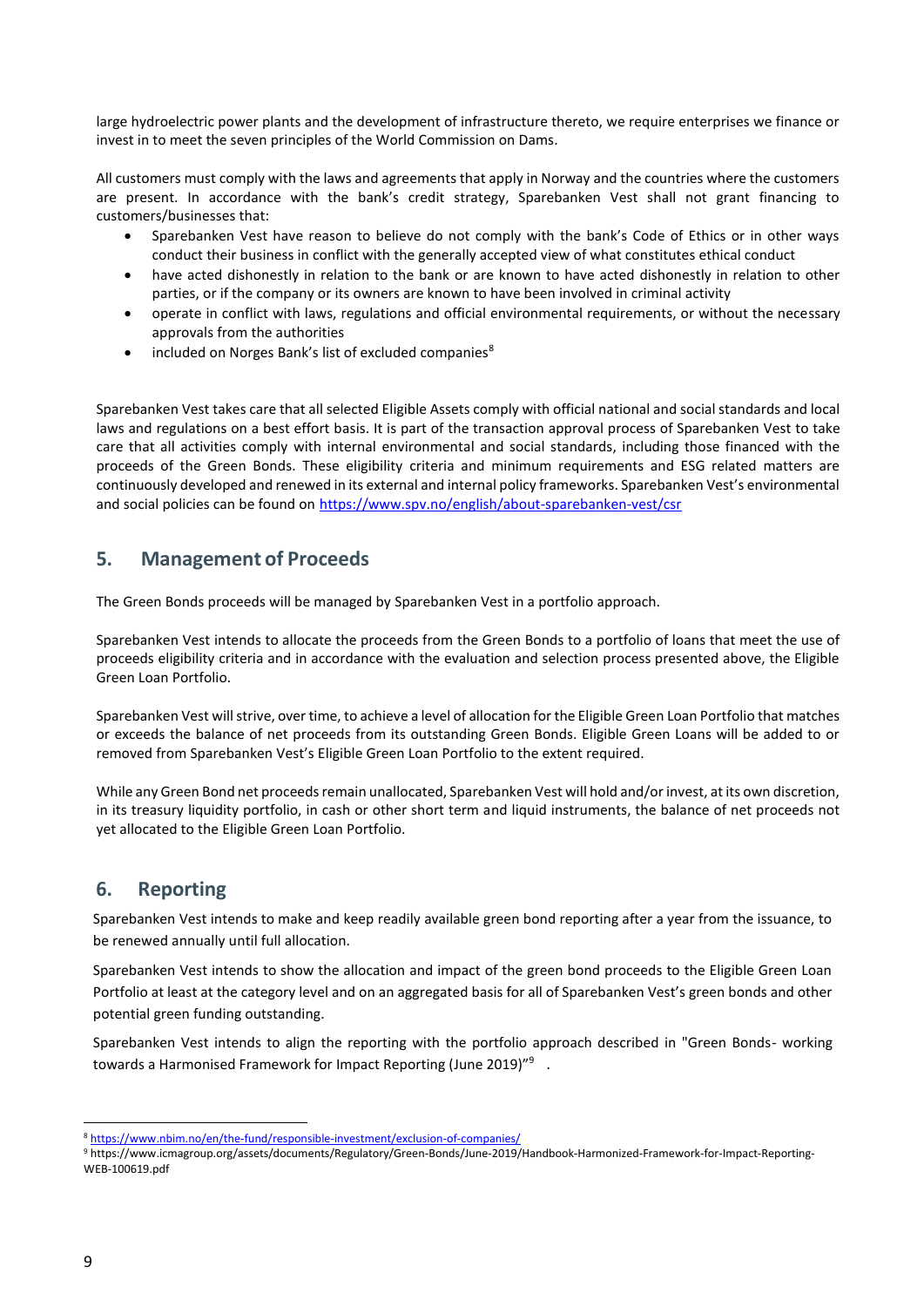#### *Allocation Reporting*

The allocation report will provide, on a portfolio basis, on indicators such as:

- the total amount of proceeds allocated to eligible loans
- the number of eligible loans
- the balance of unallocated proceeds
- the amount or the percentage of new financing and refinancing
- the geographical distribution of the assets (at country level)

#### *Impact Reporting*

The impact report\* may provide:

- A description of the Green Projects
- The breakdown of Green projects by nature of what is being financed (financial assets)
- Metrics regarding projects' environmental impacts as described below:

| Eligible Project Category | Potential Impact Indicators                                                                                                                                                                                                                                           |
|---------------------------|-----------------------------------------------------------------------------------------------------------------------------------------------------------------------------------------------------------------------------------------------------------------------|
| <b>Green Buildings</b>    | Estimated ex-ante annual energy consumption in KWh/m2 or energy<br>٠<br>savings in MWh<br>Estimated annual reduced and/or avoided in tons of CO2 equivalent<br>٠<br>For other categories Sparebanken Vest may provide impact indicators<br>٠<br>whenever practicable. |
| Renewable Energy          | Total installed capacity in MWh<br>٠<br>Estimated annual avoided emissions in tons of CO2 equivalent<br>٠                                                                                                                                                             |

\* Sparebanken Vest has appointed a specialised green real estate and renewable consultant Multiconsult to develop the methodology for the estimation and calculation of the impacts. The impact report will be provided on a portfolio basis.

Both allocation report and impact report will be made available via the Sparebanken Vest's website. Sparebanken Vest intends to align its Green Bond Reporting with the recommendation of the Technical Expert Group (TEG) report on the EU Green Bond Standards, published in June 2019<sup>11</sup> and any further updates, on a best efforts basis.

### <span id="page-9-0"></span>**7. External review**

#### *Second party opinion*

Sparebanken Vest will obtain an independent verification assessment to confirm the validity of the Sparebanken Vest Green Bond Framework. The independent verification report will be published on the Sparebanken Vest website.

#### *Verification*

Sparebanken Vest may request on an annual basis, starting one year after issuance and until maturity (or until full allocation), a limited assurance report of the allocation of the bond proceeds to eligible assets, provided by its external auditor).

<sup>11</sup> [https://ec.europa.eu/info/files/190618-sustainable-finance-teg-report-green-bond-standard\\_en](https://ec.europa.eu/info/files/190618-sustainable-finance-teg-report-green-bond-standard_en)